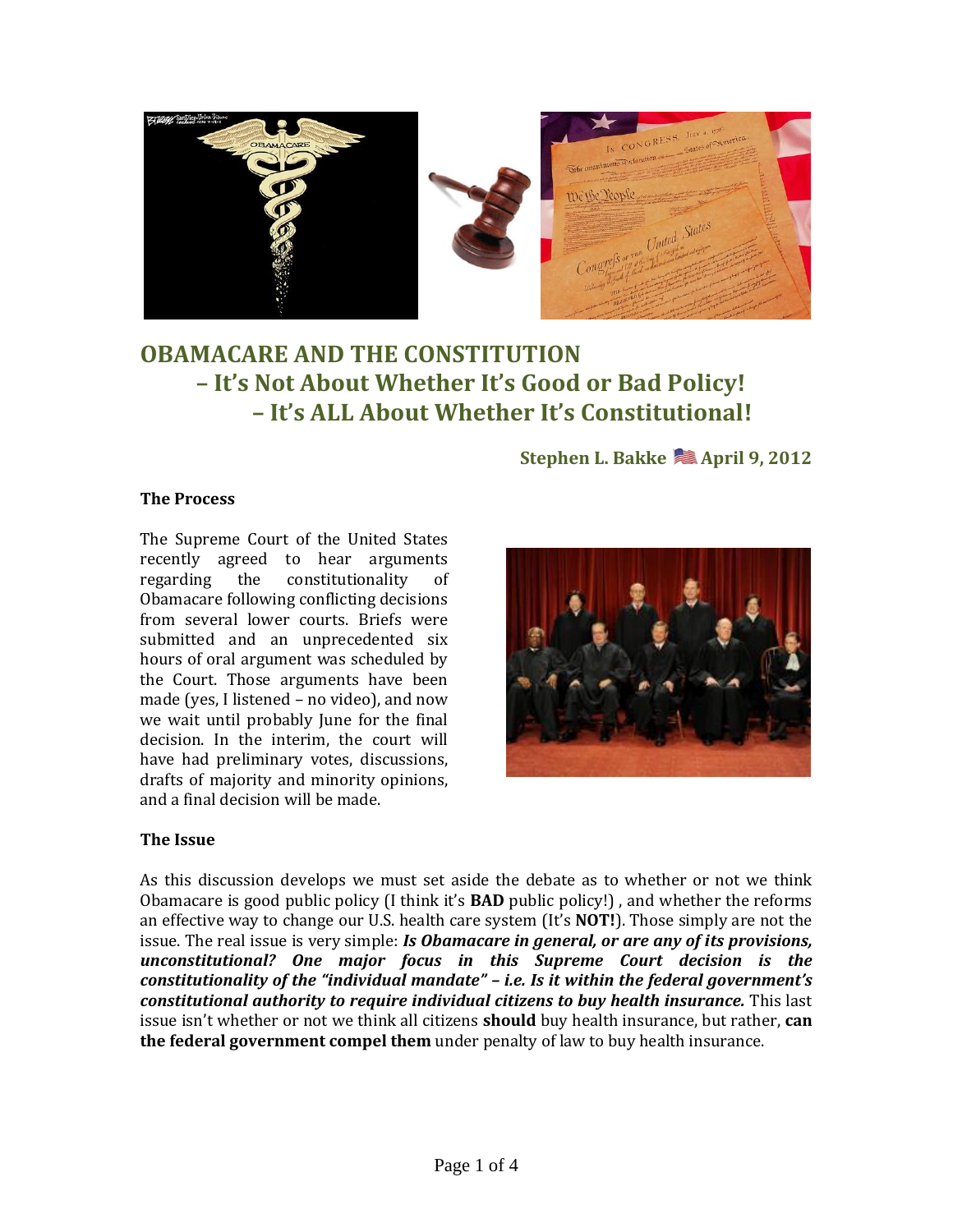### **What Does the Constitution Actually Say?**

Supporters of the mandate would argue that Congress has such powers granted to it in the "Commerce Clause" of Article 1, Section 8 which reads:

*The Congress shall have power … To regulate commerce with foreign nations, and among the several states, and with Indian tribes …*

Opponents of this argument would say that the Constitution does not permit the government to forbid any individual from not acting in a commercial manner i.e. not purchasing health insurance. To argue otherwise, they would say, implies infinite powers over all transactions or potential transactions.

Proponents of this bill also argue that Congress also has the right to do this under the "Necessary and Proper Clause" of Article 1, Section 8 which reads:

*The Congress shall have power … To make all laws which shall be necessary and proper for carrying into execution of the foregoing powers …* [That reference to "the foregoing" would include the earlier Commerce Clause.]

Opponents argue that there would be no limits to the power of Congress if they could extend their authority in any situation that their leadership considers "reasonable and proper." This reflects the statement by Justice Kennedy in the oral arguments. **Strict limitation on government is a cornerstone of our Constitution.** That isn't to say that the Supreme Court would agree, given the huge commercial impact of this legislation. George Will recently stated, "if any activity, or inactivity, can be declared to have economic consequences, then anything can be regulated – or required."



Quite simply, the individual mandate requires each person to purchase health insurance. If they don't, they are subject to monetary penalties. I believe it's also relevant to look back at the 1994 health care reform debate, during which the Congressional Budget Office was obviously concerned over the issue of mandating health insurance. The CBO wrote:

*A mandate requiring all individuals to purchase health insurance would be an unprecedented form of federal action. The government has never required people to buy a good or service as a condition of lawful residence in the United States.*

### **But Wait a Minute …… We Have Unalienable Rights! Isn't Health Care One of Them?**

If healthcare really is one of our "Unalienable Rights," doesn't that mean the legal challenge is a "moot point"? Well, perhaps, but please note the following which are questions and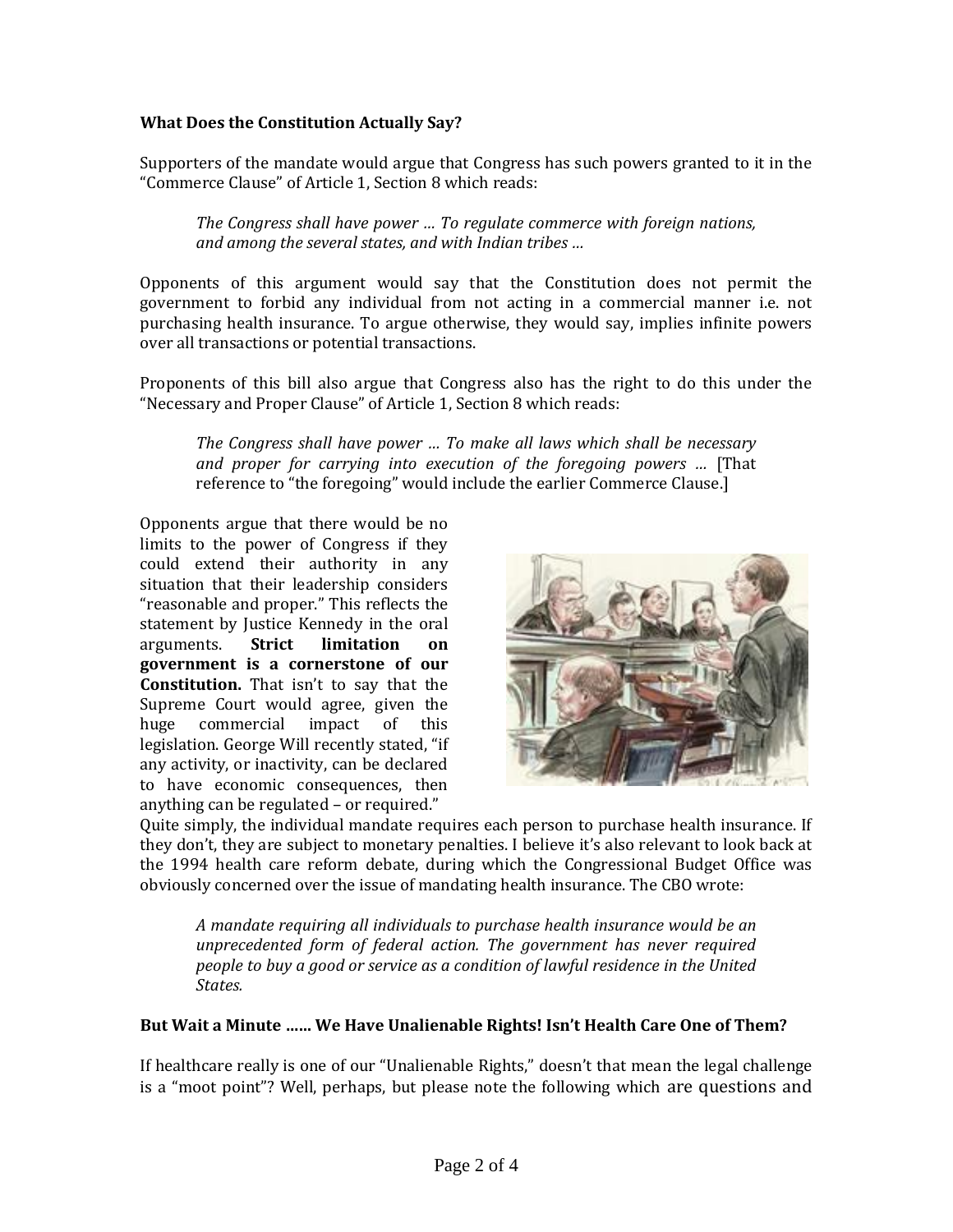answers relative to determining what really are "Unalienable Rights," express or implied, in our Constitution (For more information, see earlier reports on "Rights."):

- Do the Unalienable Rights include anything that can be "bought and sold"? **No!**
- Can you think of any Unalienable Rights that you have to pay for? **No!**
- Are there any Unalienable Rights that you can "run out of"? **No!**
- Can you think of any Unalienable Rights that the government provides? **No!**
- Are there any unalienable rights that can be taken away by a government or individuals? **No! The right itself is unalienable and can't be taken away. But, Yes! The exercise of those rights can be denied or hindered!**
- Can the government provide an atmosphere in which unalienable rights are protected? **Absolutely yes!**

A "YES" answer to any of the first four questions relative to a service or benefit would imply that somehow the granting of that "benefit" would diminish someone else's rights or resources and it is therefore not an Unalienable Right as envisioned by our Founders. If products and services are considered a right, then one must observe that benefit could possibly be "oversubscribed" because products and services can, at least temporarily, "run out." **Therefore that benefit can't be an Unalienable Right under the Constitution.**

True rights are protected, not provided, by government. Health care is a group of products and services that have been successfully developed and refined, to a great degree within the U.S. **Health care is a "good and wonderful" thing, for sure!** Let's work in the right way to make it available to everyone who desires it. **To equate a true right to a product or service is to cheapen the intentions of our Founders as it relates to individual liberty**. Let us not diminish this good and





wonderful thing by attempting to make it an inefficient and poorly administered government entitlement.

# **Some More Things I'm Thinking About as This Supreme Court Challenge Rolls Out**

Here I will present, for my reference and yours, a "digest" of considerations I have picked up in recent weeks particularly from the WSJ, and also from Heritage Foundation, NCPA, Washington Post, NY Times, Patriot Post and numerous other sources and newspapers:

- The main issue currently is the individual mandate requiring individuals to buy health insurance. This is important because it is a funding source for the legislation.
- This funding probably could have been accomplished in more constitutionally acceptable ways including raising general taxes for the purpose – but that was politically unpalatable – or so Obama and the democrats thought. And, that's not entirely constitutionally "bullet-proof" either.